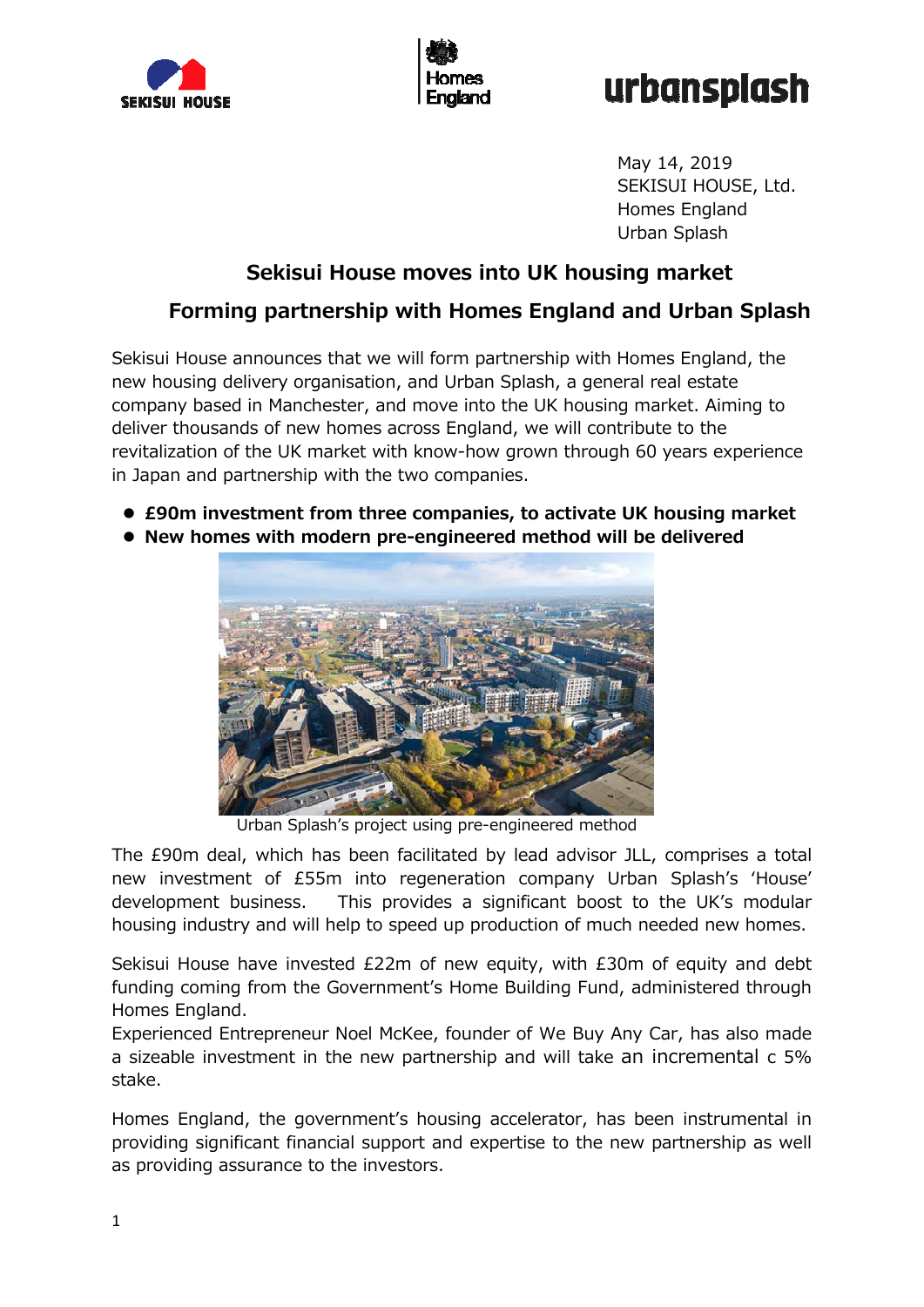





# **Yoshihiro Nakai, President and Representative Director of Sekisui House Ltd**

**"**We are extremely pleased to be able to work together with Homes England and Urban Splash to establish our operations and help to create outstanding communities in the UK. Using modern methods of construction to build high quality homes with short build times is one of our company's great strengths. Our technology and know-how can help resolve pressing social issues in the UK, and I want to see us play our part effective immediately. These operations can also help bring vitality to UK regions, and we will work to make the strongest connections with the local communities.**"** 

### **Kit Malthouse MP, Minister of State for Housing**

"Sekisui House bring with them a proven track record in harnessing the modern methods of construction that are transforming home building.

"Backed by Government investment, today's announcement will support our urgent mission to deliver more, better and faster home construction to ensure a new generation can realise the dream of home ownership."

### **Sir Edward Lister, Chair of Homes England,**

"When Homes England launched last year we said we'd disrupt the housing market to increase the pace of construction. By helping bring one of the world's largest and most innovative housebuilders to UK shores, we're putting our money where our mouth is.

"By creating a more diverse landscape – where smaller builders such as Urban Splash get a stronger foothold – we're rebuilding the building industry; driving up quality and improving consumer choice."

### **Tom Bloxham MBE, Chairman of Urban Splash**,

 "We believe that there is a real opportunity in the UK housebuilding industry, we hope to leverage our 25 years of placemaking experience and our recent investments into modular housing by bringing in new partners; having looked far and wide we chose Sekisui House from Japan because of the company's unrivalled global experience in modular construction and shared values and philosophy that we are making homes not units, and a joint belief in the need for a green future. We are also proud to partner with Homes England – part of the UK Government – because of their commitment to modular and desire to grow capacity in the UK housing business."

 "We are incredibly excited about the accelerated production of much-needed homes and evolving traditional practices as we embrace the benefits of innovative offsite construction. I hope it will establish us as the housing partner of choice for landowners – both public and private."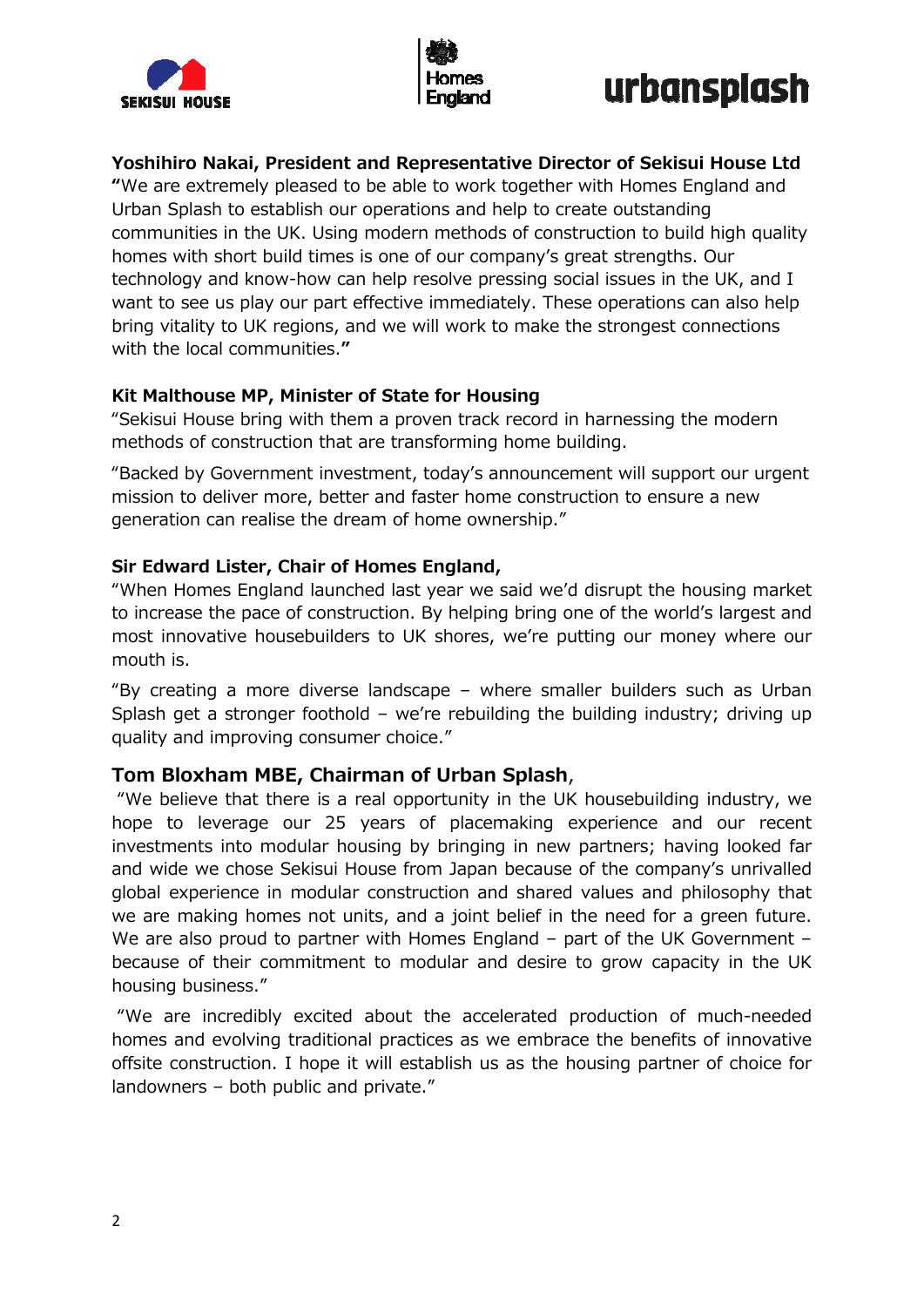



# urbansplash

For more information and interview requests please contact partners' press offices on:

Sekisui House, Ltd. Public Relations Department Osaka: +81-6-6440-3021 Tokyo: +81-3-5575-1740 or https://www.sekisuihouse-global.com/#contact

Homes England press office on 0207 874 8262 or email patsy.cusworth@homesengland.gov.uk

Urban Splash on 0161 214 0754 / 07763 614 987 or Leanne@cubedthinking.com

### **About Sekisui House**

Founded in 1960, Sekisui House, Ltd. is one of world's largest homebuilders and international diversified developer, with cumulative sales of over 2 Million homes (\*1). Based in Osaka, Sekisui House has over four-hundred sales offices and exhibition houses (\*2), over twenty-thousand employees (\*3) and is listed on the Tokyo Stock Exchange and Nagoya Stock Exchange.

Sekisui House aims to create homes and communities that improve with time and last for generations. With "Love of Humanity" as its Corporate Philosophy, Sekisui House believes that homes should offer comfort, security and peace of mind for residents, while maintaining harmony with the environment and its surroundings. Sekisui House has sustainability as a core corporate target and is now the global leader in the construction of net-zero-energy homes with more than 44,000 of them built since the product was launched in 2013. In 2009, Sekisui House expanded into several new international markets and now operates in China, Singapore, Australia and the United States. In 2017, Sekisui House acquired Woodside Homes to expand its business into homebuilding in the United States.

\*1 ; 2,4025,372 homes delivered

- \*2 ; 485 sales offices and exhibition houses
- \*3 ; 24,775 employees

All above figures as of January 31, 2019

For more information on Sekisui House, please visit sekisuihouse-global.com or sekisuihouse.co.jp/english

# **About Homes England**

Homes England is the new housing delivery organisation that has been created to adopt a more commercial approach to respond to the long term housing challenges facing this country. The new, expanded agency will play a far bigger role in investing in supply and intervening in the market to help deliver 300,000 homes a year by the middle of the next decade. For more information on Homes England visit: https://www.gov.uk/government/organisations/homes-england or follow us on Twitter.